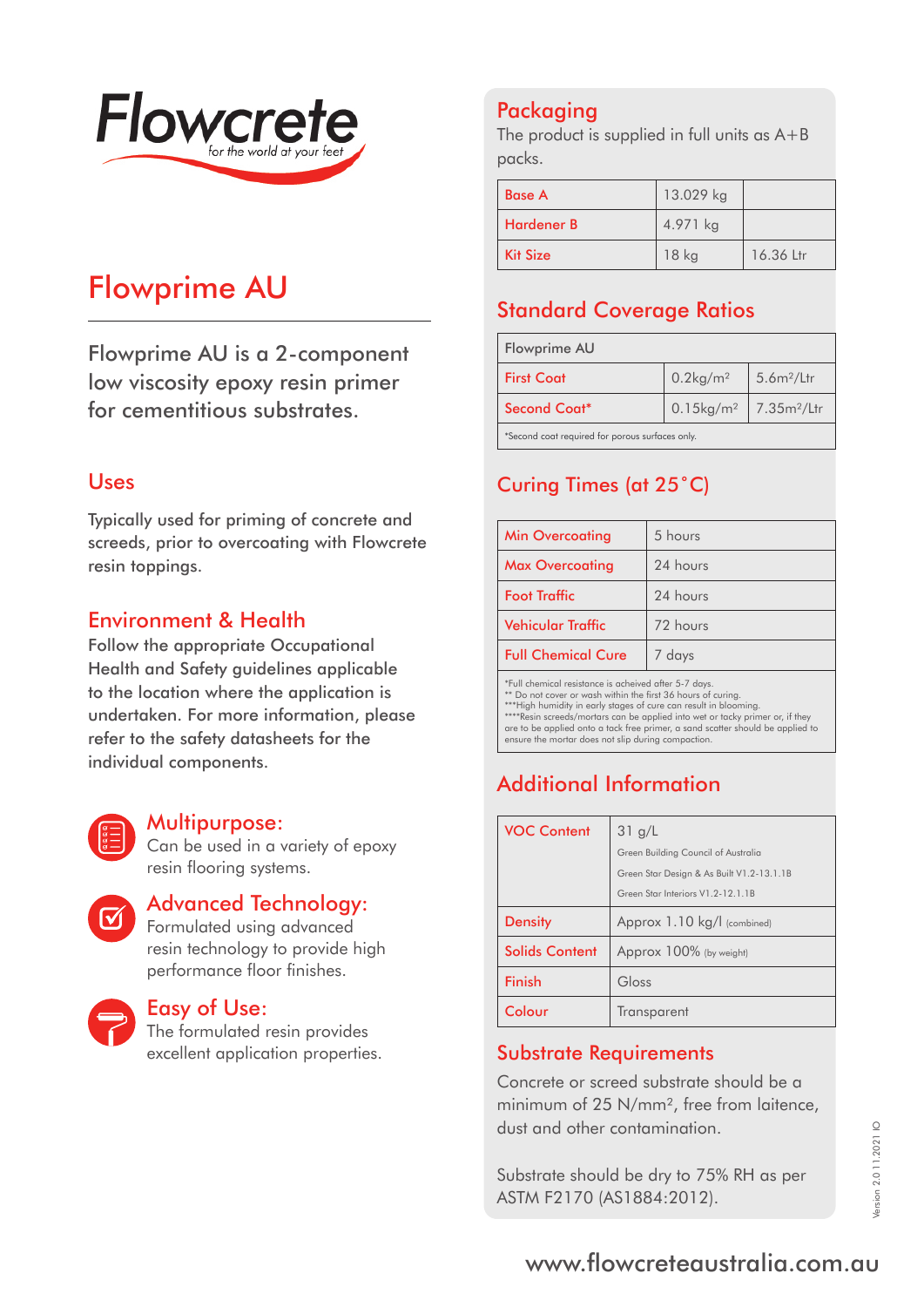## Surface Preparation

Refer to appropriate system Technical Data Sheet.

### **Storage**

| Time               | 12 Months in Unopened Packs. If<br>longer than 12 Months consult<br>Flowcrete.                                           |
|--------------------|--------------------------------------------------------------------------------------------------------------------------|
| <b>Temperature</b> | Storage temperature between 5°C<br>and $35^{\circ}$ C.                                                                   |
| Protection         | Should be stored inside and<br>protected from frost, weather,<br>moisture, direct sunlight and<br>contamination ingress. |

### **Mixing**

Stir Base A to re-disperse any settlement. Decant required amount of Base A into a clean container by weight using digital scales.

Add required amount of Hardener B to the decanted Base A container, and drain thoroughly. Mix with a slow speed drill and helical spinner head for 1 minute, taking care not to entrain air. Add between 2 - 7% Xylene (if required depending on conditions) and mix for a further 30 seconds.

Refer to appropriate system Technical Data Sheet.

### Application Method

Refer to appropriate system Technical Data Sheet.

### Application Temperature

The recommended material and substrate temperature is 15 - 35°C, but no less than 10°C. The temperature of the substrate should exceed the "dew point" by 3°C during application and hardening.

Temperatures should not fall below 5°C in the 24hrs after application.

## Application / Pot Life

Ready-mixed product should be used within 20 minutes at a temperature of 20°C. At higher temperatures (or if left in bucket) the application time is shorter.

Decant mixed product into smaller quantities if applying small/detailed areas.

### Application Method

Refer to appropriate system Technical Data Sheet.

### **Cleaning**

Tools and equipment can be cleaned with MEK/Acetone/Xylene. Please refer to SDS when using solvents.

## Additional Notes

- 1. Please refer to the appropriate product Technical Data Sheet. The Product Data Sheet, Technical Data Sheet and Safety Data Sheet must be read in conjunction with one another.
- 2. Maximum overcoat time is 24 hours at 20°C.
- 3. The product has reached full chemical cure after 7days at 20°C.
- 4. The applied colours may differ from the examples shown.
- 5. Light and vibrant colours may require additional coats to achieve desired results.
- 6. Flowcrete assumes no responsibility for the application of incorrect colour.
- 7. It is the applicators responsibility to verify accuracy of colour prior to application. Flowcrete does not bear any responsibility or accept claims for incorrect colour after application of material.
- 8. It is recommended that top coat colours match base coat colours to achieve desired results.
- 9. This system is not UV stable and will discolour unless otherwise stated.
- 10. This system should have no contact with water for 5 days at 20°C or blooming may occur.
- 11. This system should be installed at 3°C above the dew point.
- 12. A low temperature/high humidity environment can cause blooming issues.